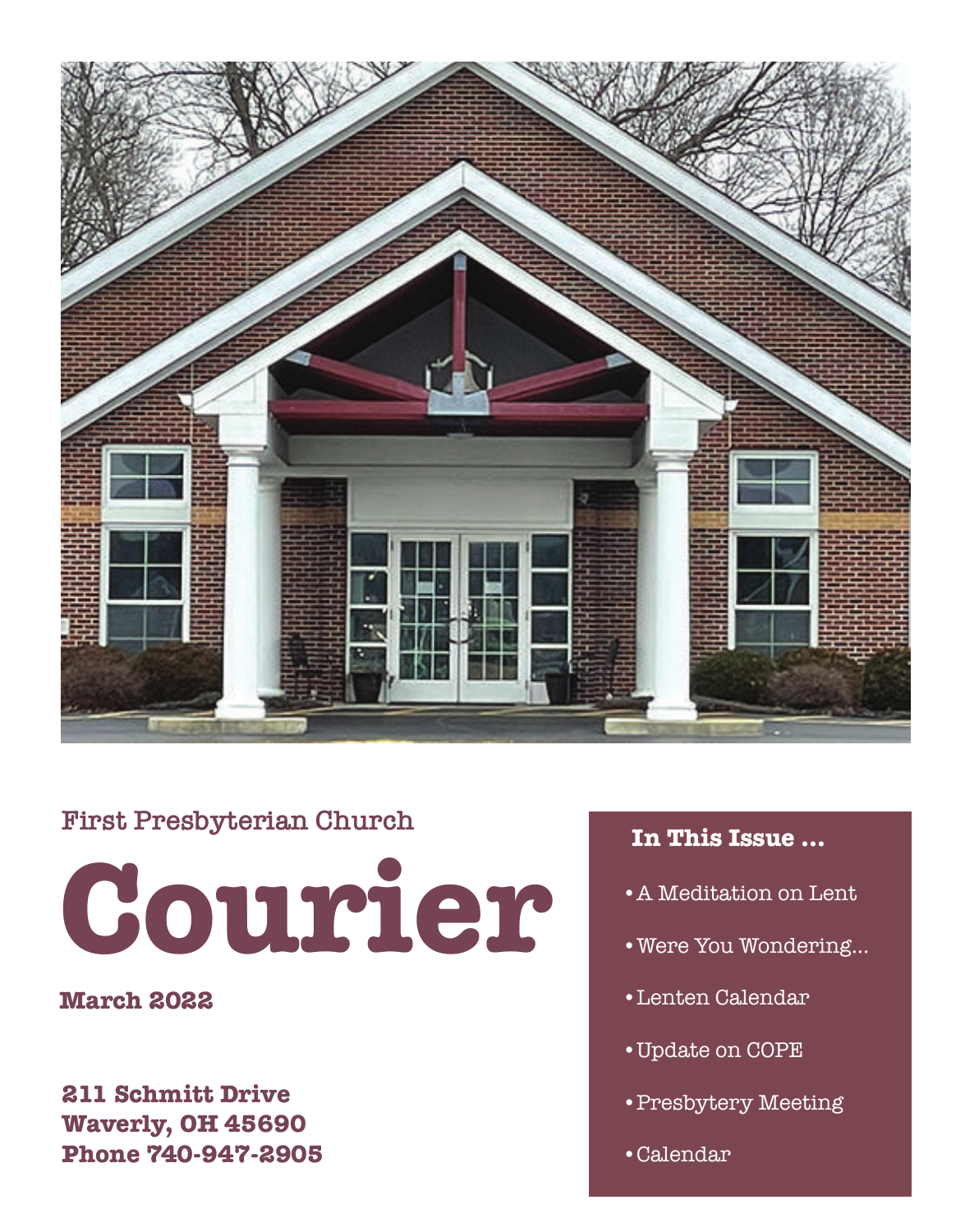### MEMBERS IN MINISTRY February 27, 2022

### **MINISTERS FOR THE COMMUNITY:** EVERY MEMBER

**Pastor:** Jane B. Johnson **Secretary:** Bobbie Hall **Clerk of Session:** Elaine Zingg **Choir Director:** Karen Henderson **Organist:** Patricia Penrose **Treasurer:** Michael Milam

### **MINISTERS FOR VISION AND MISSION: SESSION:**

**Class of 2022** Pat Mikelson Glenn Rudie Barbara Taphorn

**Class of 2023** Tom Hlasten Susan Thomas **Class of 2024** John Mikelson Barbara Pettit Elaine Zingg

### **MINISTERS FOR MEMBER CARE: DEACONS**

Barbara Patterson Bob Penrose Bob Penrose

#### **COMMITTEES:**

**Discipleship and Worship: Evangelism & Mission:** Pat Mikelson **Fellowship:** Barbara Taphorn **Finance & Stewardship:** Susan Thomas **Member Care: Nominating:** Pat Mikelson **Personnel:** Glenn Rudie **Presbytery:** Barbara Pettit **Presbyterian Women:** Barbara Taphorn **Property:** Barbara Pettit **Technology/Communication:** John Mikelson

#### **MEMBERS SERVING IN OTHER PLACES:**

- Pike County Outreach Council of Churches
- Mark, Jenny, Kella Rosa, and Aika Estela Hare  *Papay-Costa Rica*

*•* Jim McGill, *Sudan*



We are open for worship in the church at 10:45 am. Masks are required. Fellowship Hour has been suspended until further notice. We also continue to have worship on line each Sunday morning at 10:45 am. You can tune in by your computer or telephone.

If you are using a computer to connect: Open your computer browser (Internet Explorer or Chrome) Enter https://zoom.us 542 773 5626 in the address bar. Follow screen instructions. Password: 6NgnrH

If you are using a phone to connect, dial

> 312-626-6799 and then enter ID: 542 773 5626#. When prompted for a password enter 355142#.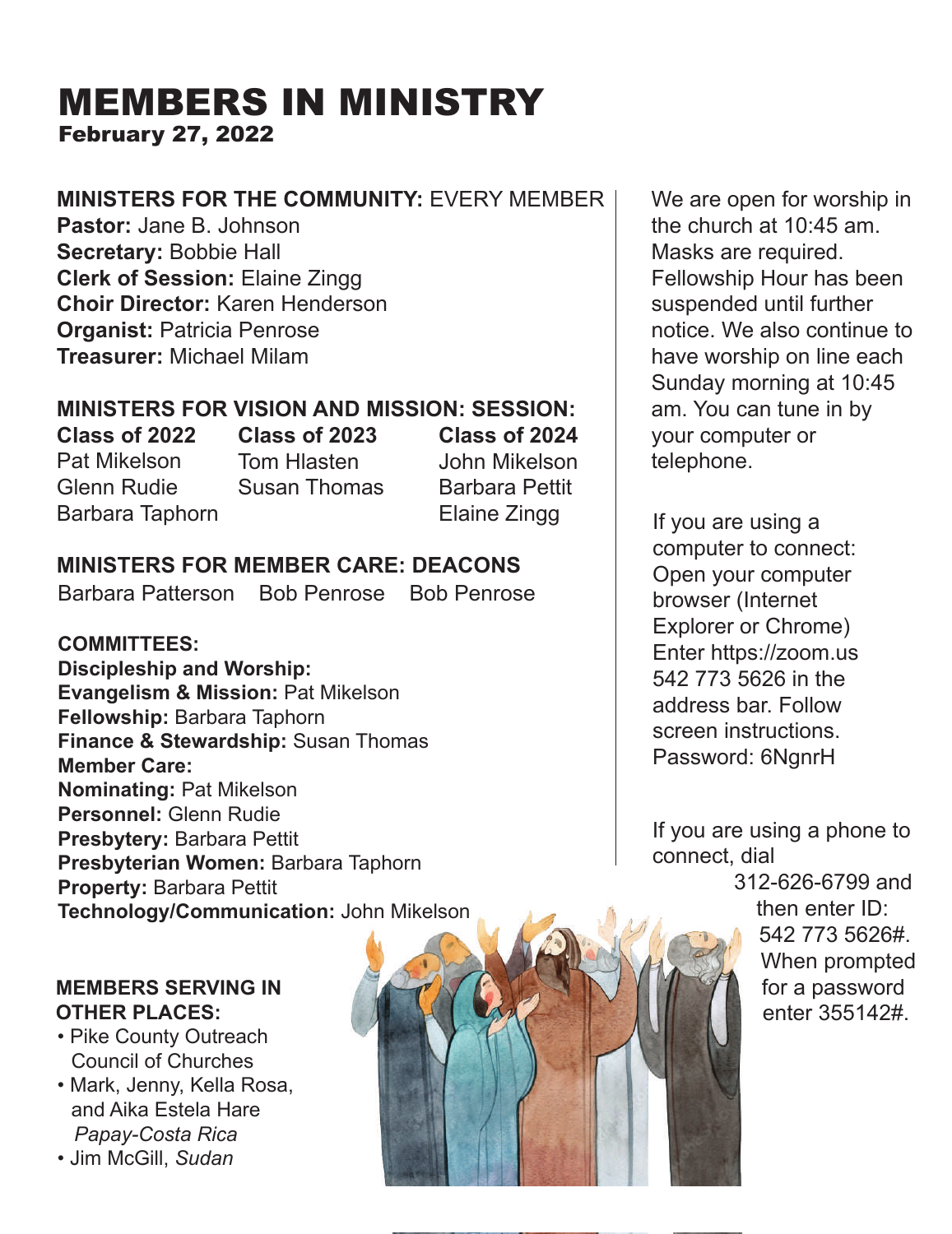### A MEDITATION ON LENT

### **Lent Begins on March 2**

Have you ever wondered what the word 'Lent' means? It comes from the Old English word lencten, meaning springtime. A closely related Old English word is lengan, from which we get our word 'lengthen'. The days are getting longer; spring is just around the corner; the frozen earth of winter is about to warm and thaw. But Lent is really about a deeper kind of thaw: the warming of our frozen hearts.

Lent is also a time of sharing, even in some small way, in Christ's sufferings so that we may also experience the power of His resurrection (Philippians 3:10-11). The crux of the matter is this -- what is the disposition of our hearts?

Years before the birth of Christ, King David learned that a humble heart was welcomed by God. He sinned greatly in first taking another man's wife and then having her husband, placed on the front lines of battle to be killed. Yet, when Nathan the prophet confronted him with his sin, he said I have sinned against the Lord, and in Psalm 51:10, he cries out;

**"Create in me a clean heart, O God, and put a new and right spirit within me. Do not cast me away from your presence, and do not take your holy spirit from me."**

I invite you to prepare yourselves for a journey of the heart this Lenten season. Be open to the grace that enables your growth. Draw near to God through times of prayer and fasting, through serving others in love and by reading and meditating on the Scriptures.

To help on your journey, join us each Wednesday in person or via zoom at 4 PM for a Lenten Bible Study: Learning Forgiveness, join us for Sunday morning worship for our sermon series "Good News," attend the Lenten Retreat on Saturday, March 19th, and our Ash Wednesday Service March 2 at 4 pm. Our Maundy Thursday Service is on Thursday, April 14 at 4 pm.

*Soli Deo Gloria God's story shaping ours. In Christ, one and many… Serving with love… Proclaiming the Word, Fulfilling the Work, Transforming the World. To God alone be the glory!*

#### Pastor Jane

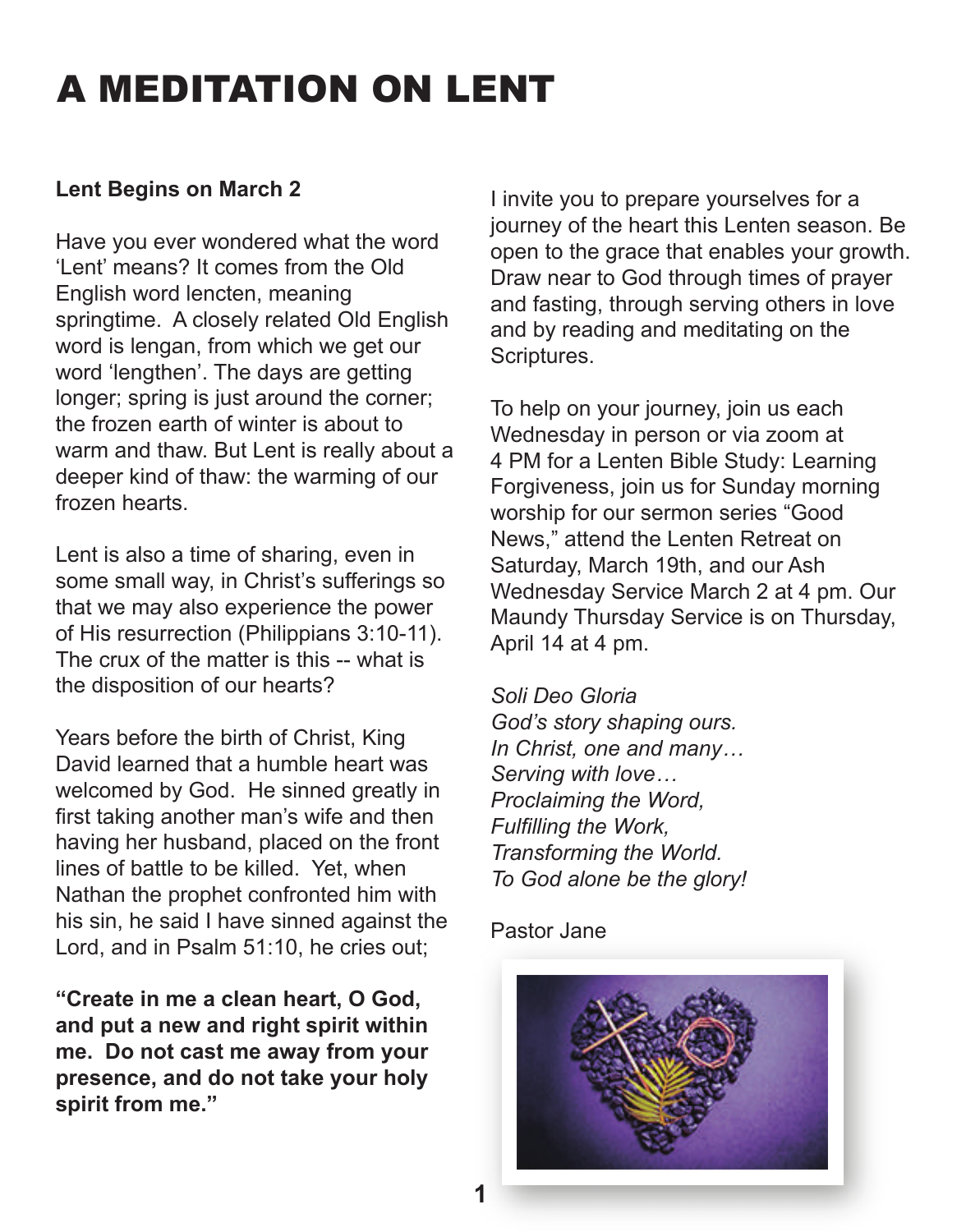### OUR SESSION AT WORK | ELAINE OSER ZINGG

Typically, a lot of time and energy at the first Session meeting of each new year is devoted to saying goodbye to those officers who have completed their active involvement and welcome to those who have been elected to replace them. Some positions, such as Clerk of Session, Treasurer, Corporation President and Vice-president and Nominating Committee members get elected for one year at a time. Others, such as Ruling Elders, and Deacons, get elected for three years at a time. The latter get listed as members of a class that will end three years later; so the Elders and Deacon going off in January were members of the Class of 2021 and those coming on are listed as Class of 2024. The advantage of this system is with Elders and Deacons you can always tell when they began serving, how many years they have to go, and when they will end, or take a break from, their active involvement.

Our church's By-laws used to provide that Elders must stay off of Session for one year before being re-elected for another three years. That provision was amended a couple of years ago to allow an Elder to be elected for three years two times in a row before having to go off Session for one year. The first time that provision was used was in 2020 when Tom Hlasten and Tom Patterson both decided to go for a second three year term and were elected to the Class of 2023. In Tom Patterson's case, he was asked to do it so he could finish overseeing the upgrading of the

manse. That done, he resigned this December. This year, Elaine Zingg decided to go for a second consecutive three years. So, Audrey Tysen, Kay Weir, and Elaine Zingg have gone off the Class of 2021 and John Mikelson, Barbara Pettit, and Elaine Zingg have been elected to the Class of 2024.

Back in October, Session met three times. One was its regular monthly meeting, and twice to begin planning for the future. The first planning meeting was to flesh out our five primary goals for the next five years; the second was to begin to create an action plan for achieving these goals. Since October we have continued that process, holding a regular Session meeting once each month and another to work on the planning process.

The following are the five goals we developed in October: 1. Session will continue to act as a planning body that is discerning and assessing God's path forward for our congregation. 2. We will intentionally develop additional Lay Leaders. 3. We will increase our technology capabilities and expand our current use of Zoom and social media to connect with congregants and a wider community. 4. We will better engage and integrate into all facets of our target communities: Bristol Village, Waverly, and Pike County. 5. Our congregants will grow spiritually and learn new ways to share our faith and invite visitors to come to our church for worship and events.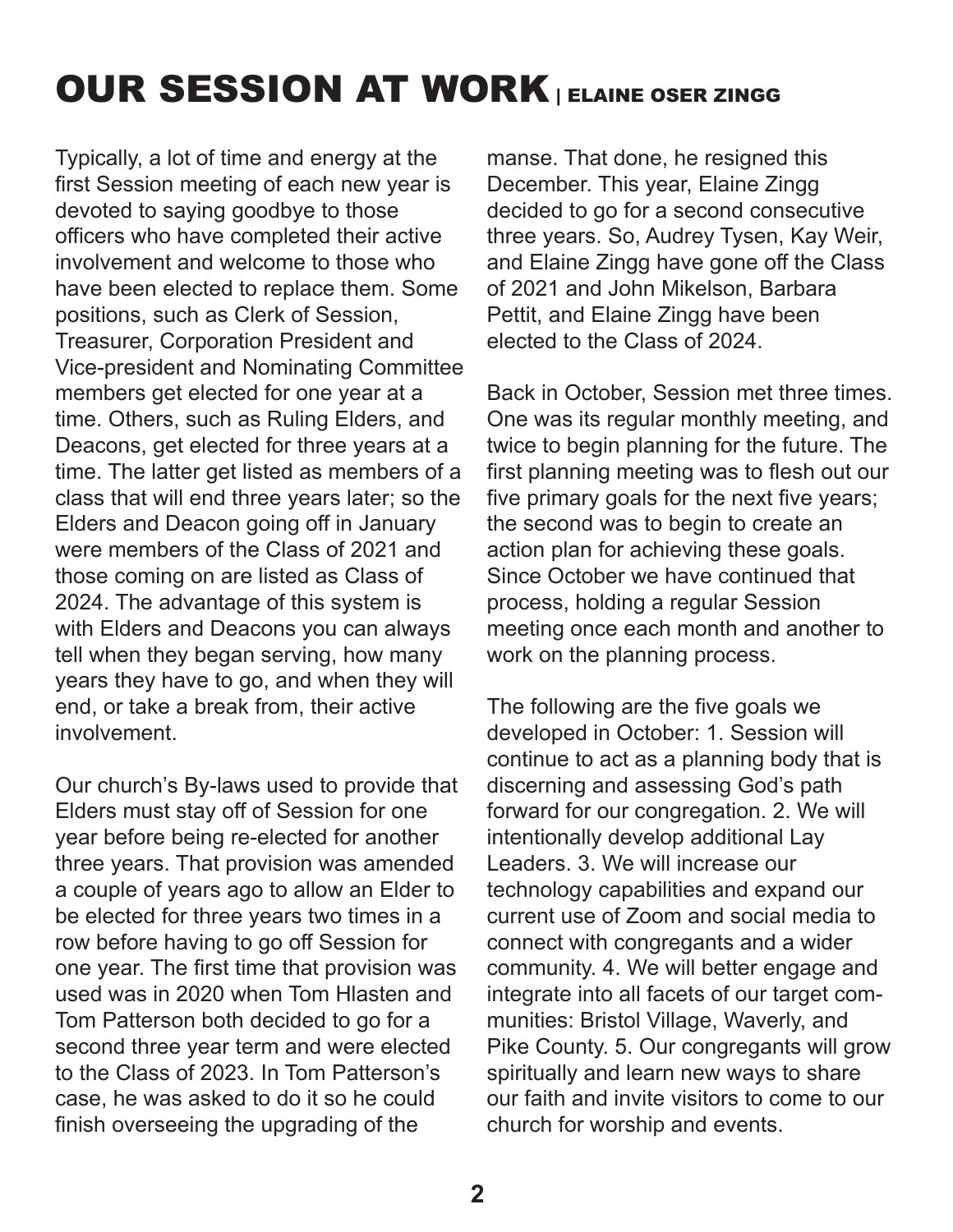### WERE YOU WONDERING . . . AUDREY TYSEN

Some of us at 1st Presbyterian Church have been hearing things about a committee that meets about once a month, and are wondering What is this "Planning Committee" anyway?

It all began when the PNC (Pastor Nominating Committee) met during 2021 and were encouraged to develop goals for our church – what we would like to see our future pastor help us in achieving as a church. When the committee approached possible candidates, they were given access to the goals and other documents that would describe our church history, where we are at the present time, and what we would like our church to be in the future. In essence, we became a goal-centered body of believers.

And so, our Rev. Jane Johnson was given access to our website and the information about our church when we were considering her to be our church pastor. Her own goals as a pastor were very much like ours – and this became a very important indication that she would be our pastor. And so, when she came here, she made plans to guide our church to achieve our goals. She decided to meet with a "Planning Committee" on a regular basis (usually once a month); the committee would consist of the 9 Session members, plus the 5 on the PNC, and others (such as committee members); and, of course,

anyone interested would be welcome.

When we first met, we considered the goals that were presented when the PNC was searching for a pastor, and so we used these as a basis for specific goals for our church at this time. At our meetings, we have been mostly "fleshing them out" with explanations and workable ways to achieve these goals:

(1) Session will continue actively as a planning body that is discerning and assessing God's path forward for our congregation.

(2) We will intentionally develop additional Lay Leaders.

(3) We will increase our technology capabilities and expand our current use of Zoom and social media to connect with congregants and a wider community.

(4) We will better engage and integrate into all facets of our target communities: Bristol Village, Waverly, and Pike County.

(5) Our congregants will grow spiritually and learn new ways to share our faith, encourage and invite visitors to come to our church for worship and events.

Sometime in the future, there will be a more detailed report of the results of the labors of this committee. With God's help, we can meet our goals.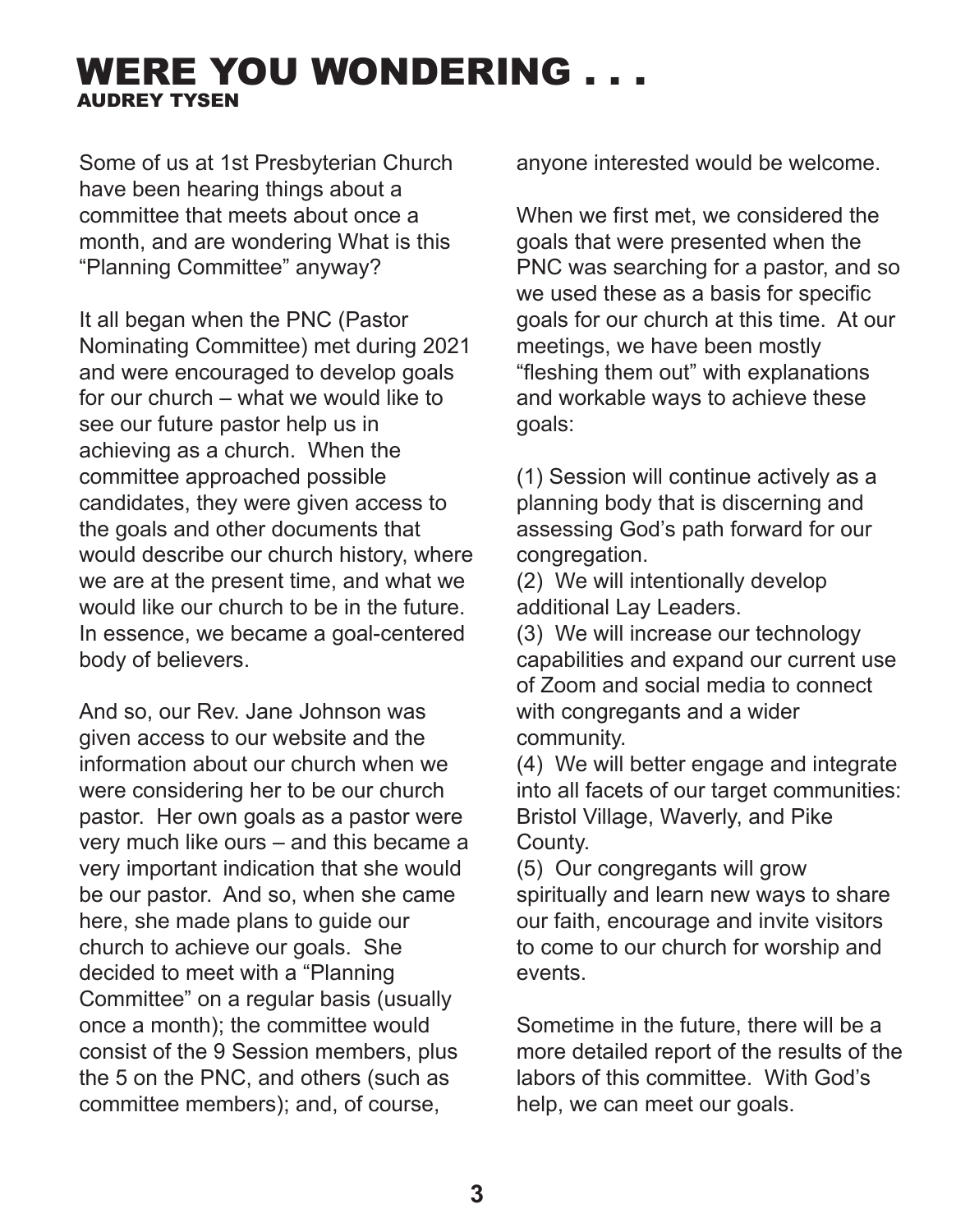## SOUPER SUNDAY

Thanks to several people who made it happen: Linda and Mike Milam, Doug Holben, Bobbie Hall, Betsy Hall, and all the people who donated.

Two hundred cans or packages of soup were collected on Souper Sunday for the Pike County Outreach Food Pantry. Each vote represented one can of soup. The final tally was 186 for the Bengals and 14 for the Rams. While the vote didn't help our Bengals, we can be proud of our 200 can donation to the food pantry.

### PRESBYTERIAN WOMEN

March 2, 1:30 pm at the church

Lesson 6 from "What My Grandmothers Taught Me"

Leaders will be Elaine Zingg and Barbara Pettit. Hostesses will be Karen Henderson and Barbara Taphorn

There is still a need for birthday cards and blank cards to distribute at the Bristol Health Center. They may be given to Barbara Pettit or Barbara Taphorn..

# ADULT CLASS STUDIES

The adult class studies during the Lenten season (Mar 6 througgh Palm Sunday) will focus on a number of names and titles for Jesus which appear in the four gospels. This should be a challenging, nurturing, and inspiring time for members of the group as we engage in discussions about significant biblical concepts and key portions of the Bible. Everyone is invited to attend at 9:30 Sunday morning for this series that will open our minds to a greater understand of this one who came from heaven to dwell among us.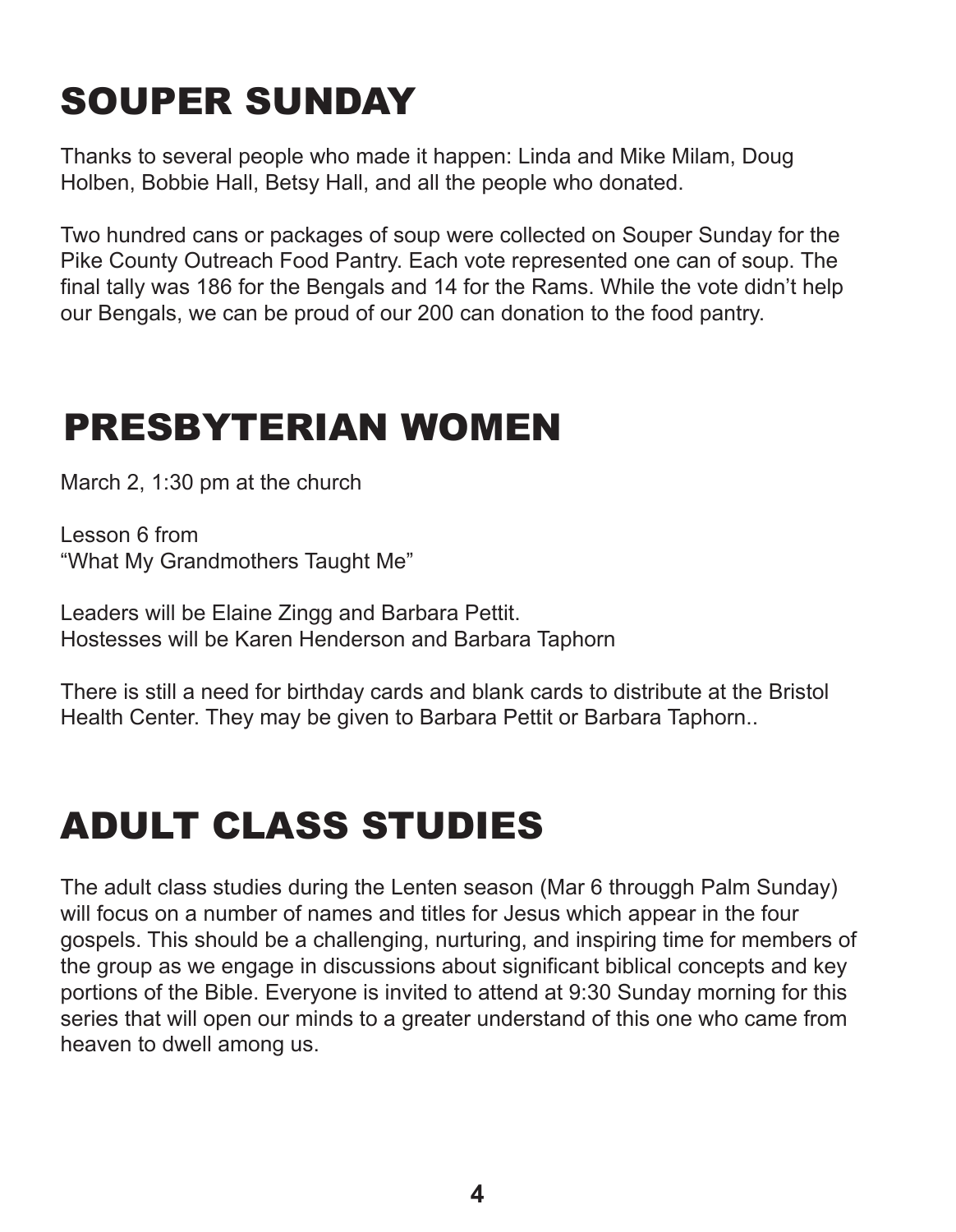# LENTON RETREAT

### "EMBRACING THE INCARNATION" Saturday, March 19 9:30 am - 3:30 pm

The season of Lent is a time for reflecting on our faith as Christians and how It might impact us daily. This workshop is not as such a "retreat" from life, but is intended to move us towards a deeper ind of living. Participants will learn about forms of Christian meditation and experience different ways of listening to scripture to the Word beyond the words.

Come with a curious mind, an open heart, and a journal or pad of paper to write on. We will also be sharing a light lunch as part of the retreat. The Rev. Otto Zingg will facilitate this event.

## WOW, WHAT A SURPRISE!!!

I was awestruck, surprised and humbled on Sunday, February 13, when Pastor Jane presented me with the very generous gift from the congregation.

I not only appreciate the gift cards and money but all of the kind words written on the many beautiful cards I received.

It is an honor and a privilege for me to be able to use my God given talent to

serve Him through music. It is my hope and prayer that I can continue to do so for many more years to come here at the First Presbyterian Church of Waverly.

So to all of my dear friends here at the church, THANK YOU, THANK YOU, THANK YOU from the bottom of my heart.

Blessings, Pat Penrose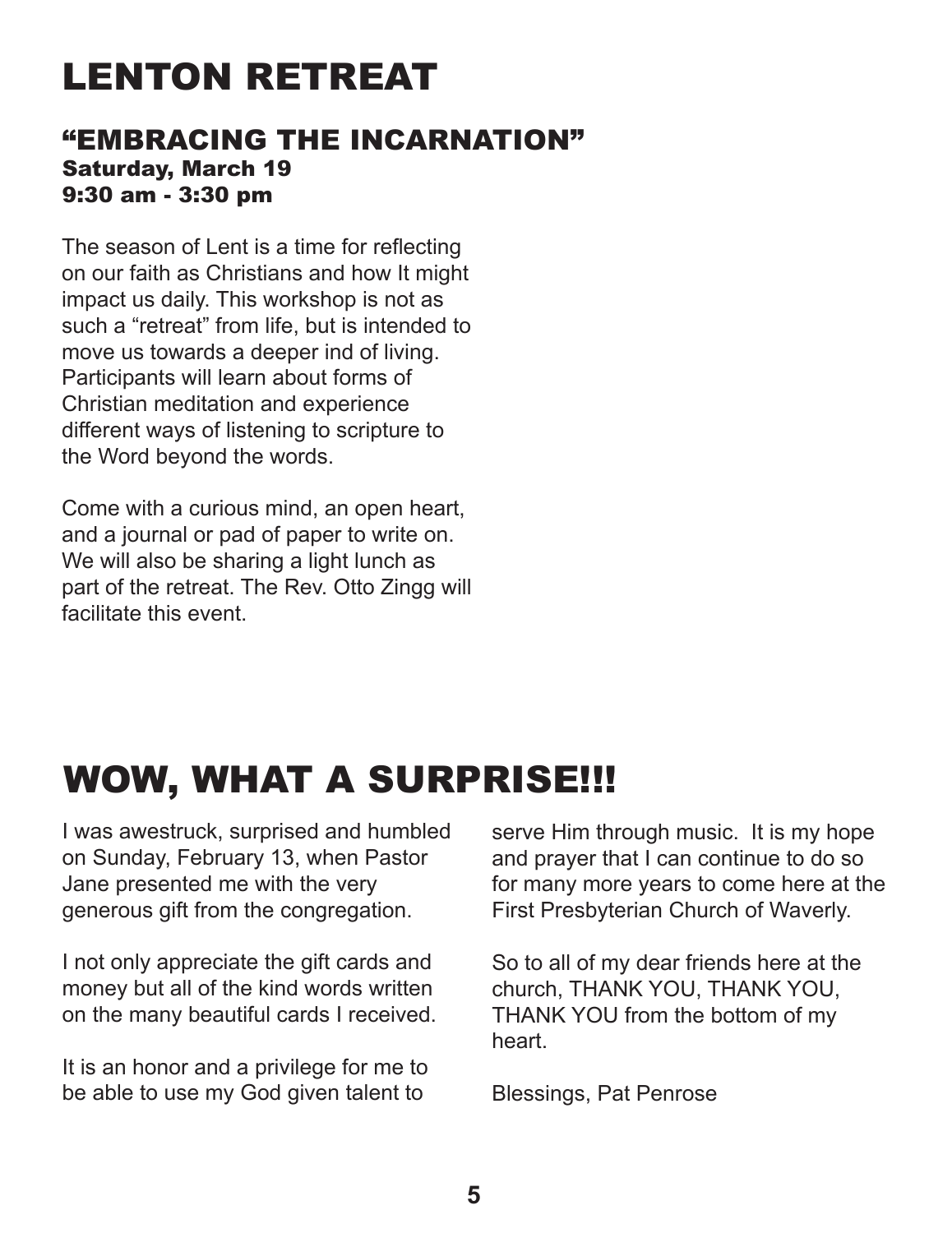# LENTEN PRACTICES FOR FAMILIES



| <b>SUN</b>                                                                                                                                                                                                                                                         | <b>MON</b>                                          | <b>TUE</b>                                                              | <b>WED</b>                                                           | <b>THU</b>                                                                  | <b>FRI</b>                                               | <b>SAT</b>                                                             |
|--------------------------------------------------------------------------------------------------------------------------------------------------------------------------------------------------------------------------------------------------------------------|-----------------------------------------------------|-------------------------------------------------------------------------|----------------------------------------------------------------------|-----------------------------------------------------------------------------|----------------------------------------------------------|------------------------------------------------------------------------|
| Activities based around the traditional "three pillars"<br>of Lent: Prayer (P), Fasting (F), and Service (S).<br>On prayer days, use the word provided to inspire a<br>prayer you write, draw, or sing. Activities are<br>suggestions; modify for your own family. |                                                     | <b>MARCH 1</b>                                                          | <b>ASH</b><br>40<br><b>WEDNESDAY</b><br>(P) HOPE                     | 3<br>(F) No TV or<br>screens today<br>(except homework).                    | (S) Make a card for<br>someone who<br>needs extra love.  | 5<br>(P) GIVING                                                        |
| 6<br><b>1st SUNDAY</b><br><b>IN LENT</b><br>(F) No snacks<br>between meals<br>today.                                                                                                                                                                               | (S) Do something<br>kind for a neighbor.            | 8<br>(P) GRATITUDE                                                      | 9<br>(F) Only water to<br>drink today.                               | 10<br>(S) Get 5+ items for a<br>food bank (deliver Sat<br>before Palm Sun). | (P) JESUS                                                | 12<br>(F) Eat very simple<br>meals for breakfast,<br>lunch and dinner. |
| <b>13</b> 2nd SUNDAY<br>(S) Pick up litter<br>outside your house<br>or at a park.                                                                                                                                                                                  | 14<br>(P) SPIRIT                                    | 15<br>(F) Do not use toys<br>that require batteries<br>or electricity.  | 16<br>(S) Call someone and<br>tell them you are<br>thinking of them. | 17<br>(P) HOLY                                                              | 18<br>(F) Do not listen to<br>music in the car.          | 19<br>(S) Take a treat or<br>meal to someone.                          |
| 3rd SUNDAY<br><b>IN LENT</b><br>(P) PATIENCE                                                                                                                                                                                                                       | 21<br>(F) No desserts or<br>treats today.           | 22<br>(S) Say something<br>nice about each<br>person in your family.    | 23<br>(P) DESERT                                                     | 24<br>(F) No TV or<br>screens today<br>(except homework).                   | 25<br>(S) Invite someone<br>to your house for<br>dinner. | 26<br>(P) JOURNEY                                                      |
| <b>4th SUNDAY</b><br>ŋ<br><b>IN LENT</b><br>(F) No snacks<br>between meals<br>today.                                                                                                                                                                               | 28<br>(S) Give someone<br>real or paper<br>flowers. | 29<br>(P) SERVICE                                                       | 30<br>(F) Only water to<br>drink today.                              | 31<br>(S) Draw a picture<br>for someone and<br>mail it.                     | <b>APRIL 1</b><br>(P) FRIENDSHIP                         | 2<br>(F) Eat very simple<br>meals for breakfast,<br>lunch and dinner.  |
| 3<br><b>5th SUNDAY</b><br><b>IN LENT</b><br>(S) Write someone a<br>thank-you note.                                                                                                                                                                                 | 4<br>$(P)$ GOD                                      | 5<br>(F) Do not use toys<br>that require batteries<br>or electricity.   | 6<br>(S) Learn something<br>about another<br>country or culture.     | (P) MERCY                                                                   | 8<br>(F) Do not listen to<br>music in the car.           | 9<br>(S) Deliver food<br>bank items.                                   |
| <b>PALM</b><br><b>SUNDAY</b><br>$(P)$ PEACE                                                                                                                                                                                                                        | 11<br>(F) No desserts or<br>treats today            | 2<br>(S) Buy dog or cat<br>food for an animal<br>shelter (deliver Sat). | 13<br>(P) KINDNESS                                                   | 14<br>(F) No TV or screens<br>today (except for<br>homework).               | 15<br>(S) Plant a tree or<br>flowers.                    | 16<br>(S) Deliver animal<br><i>items.</i>                              |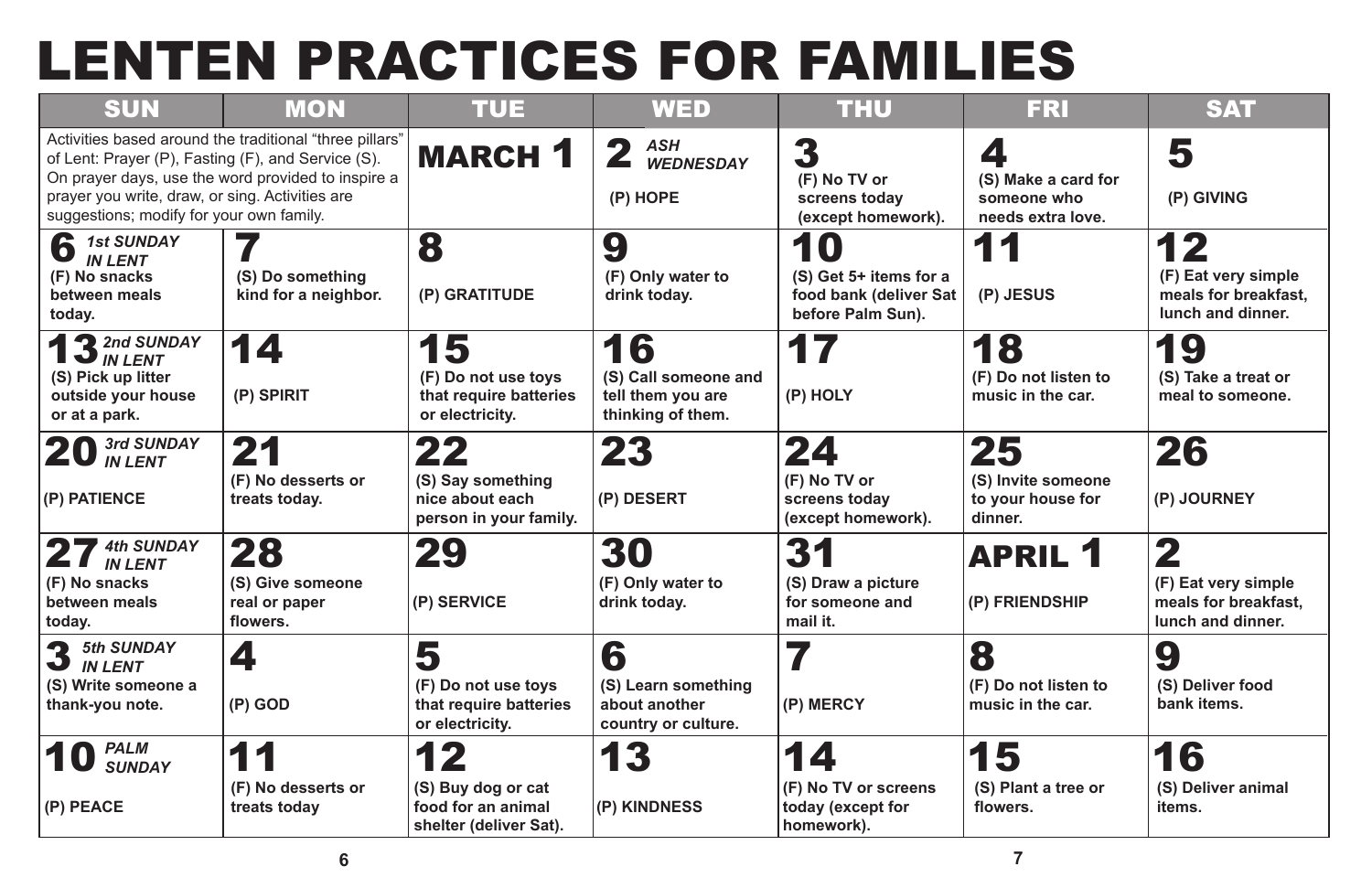# AN UPDATE ON C.O.P.E.

The school staff for the COPE program have had a challenging month dealing with Covid cases and snow days. Pray for their renewal of strength, commitment, and vision (for Jeremy Peters, Brack Montgomery, and Terri Dunham).

After Pastor Jane, Pat Mikelson, and Otto Zingg put together video interviews, along with the COPE staff and Superintendent of Schools, Ed Dickens, Ron Johnson edited and produced two videos – one emphasizing the church's partnership with the COPE program, the other focused just on the program itself. Our thanks to Ron for his expertise and efforts on our behalf.

The first video of our work as a congregation with COPE has already

been put on a Facebook page for the national Presbyterian Church's Matthew 25's program and has already (as of February 11) had over 70 viewers. We will also be making that video available to interested churches in the Presbytery with the following YouTube title: "Matthew 25 Grant Recipient COPE - Community Outreach Parental Engagement Program -

https://youtu.be/HXvfvyhygPE. You are welcome to go to YouTube and google the title to see this video about your ministry in partnership with the schools.

The second video, focused just on the work of COPE, will be shared with other schools in Pike County as well as the Foundation for Appalachian Ohio. Doing this will hopefully constitute another small step in our efforts as followers of Jesus to address the systemic poverty in our area.

C A R E **Compassion A**ffirming **Restoring Encouraging** 

### GRIEF SUPPORT GROUP – CARE

I've received more than one request to begin a grief support group for our congregation. Anyone who is interested in helping to facilitate the group and anyone interested in attending, please contact me, pastor.1stpc.waverly@gmail.com.

Pastor Jane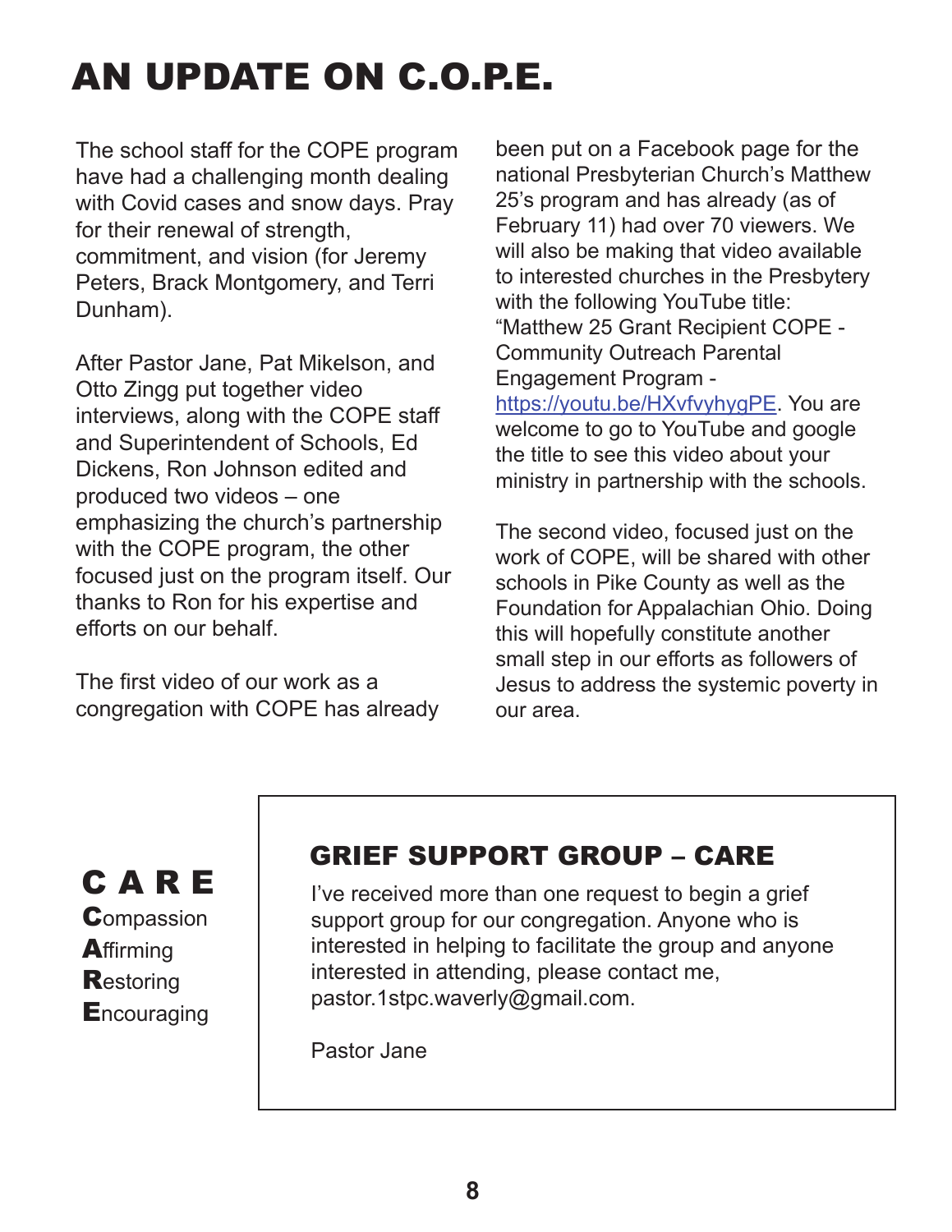### REPORT TO SESSION ON PRESBYTERY MEETING HELD VIRTUALLY BY ZOOM

### February 15, 2022

As usual, it is so good to go to Presbytery meetings to see how the 87 churches in our Presbytery work together. Of course, I enjoy seeing people I know. Of the 111 people there, I saw some you may know: Bob Armstrong, Gary Baker, Christine Burns, Joe Fields, Jane Johnson, Ron Johnson, and Charlotte O'Neil. It will be so good to see them in person soon.

Worship service consisted of a video, "Love Never Leaves" from Work of the People.

Executive Presbyter, Rev Jeanie Harsh, roported that the office is functioning with usual hours. The weekly email newsletter arrives early Thursday morning with information of the life and ministry in our Presbytery. Churches may submit information by email by Wednesday to Dagmar Romage (dagmar@psvonline.org).

A Memorial Moment was held for Rev Charlsie Ramsey who died suddenly on February 3rd. She has been here several times as a speaker for BV Vespers and for PW. She preached in Southern Ohio and was well known. We already miss her!

Rev Chip Hardwick, Synod Executive spoke about programs in Synod that promote the goal of trying anything to

equip and support leaders who engage in God's work. Some of these are: support groups for leaders, ("Race, Science and the Church" February 16 and 23 from 12-1:30); preaching seminars; boundary training (not just for pastors but for staff and volunteers); Adaptive Leadership workshops (August through November address adaptive challenges, work on them and report the next month); "Not Just Sundays" (coming in the Fall– working as a hybrid church); higher education scholarships (deadline is March 5, 2022). Contact Chip at chip@synodofthecovenant.org or 309-530-4578.

James Rissler with the Presbyterian Investment and Loan Program updated] us on its services. There was much detail in his presentation. I plan to get something in writing to bring to Session and give to Finance and Stewardship Committee for reference.

Julie Oswalt was examined for ordination after presenting her Statement of Faith. She stressed that we do not go into our communities to pat ourselves on our backs but to form relationships. I this does not lead to talking about church then the cantacts have seen God in their lives at least once. She was unanimously voted for ordination. There were 19 changes in call and two retirements celebrated.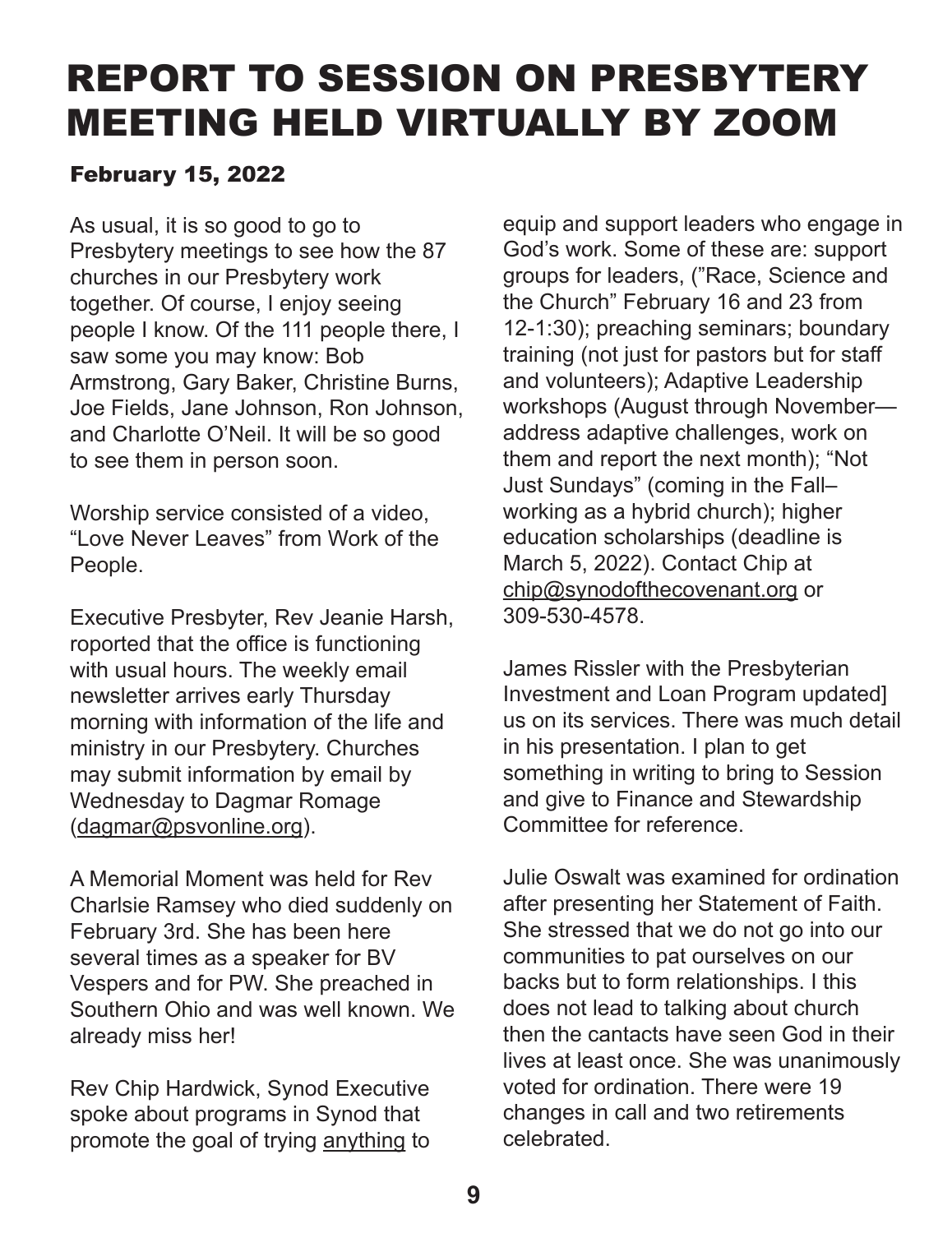### PRESBYTERY MEETING (continued)

Rev Luke Choi updated us on Board of Pensions. There is a new medical plan for members of PPO, EPO, and HDHP for personal support called "Care Navigation." This partners BOP with Quantum Health to help members navigate through everyday issues and more complex issues, including claims and billing questions. Members will be receiving information shortly. Luke's email is LChoi@pensions.org and phone is 609-575-6321.

Mark Parsons, Moderator of Commission for Congregational Life, reported on the letter sent to Clerks of Session and Pastors, outlining how this commission works with congregations for church development assistance and congregational training and support. Each church will have a liaison who will work with it on facilitation conversations about its future; celebrating milestones; moruning difficulties; supporting initiatives with funding, guidance and prayer; cheering it on and lifting it up as each church seeks to be faithful to Christ's call to be the church today.

Jim Hines of Commission for Presbytery Operations presented the complete treasurer's report for 2021. Two items had second readings, were voted and passed. One is the Operating and Financial Policy Manual and the Presbytery of Scioto Valley. The second is the Presbytery of Scioto Valley Investment Policy.

Kathi Bubb of Commission for Nuture and Outreach reported that the PIE (Partners in Education) videos are now on YouTube for education. She announced a listing of opportunities: –February 19th from 10-11:30 on Zoom will be the discussion of the Presbytery's new Anti-racism Policy –There are four weeks in March for Matthew 25 Action Steps. The fourth week will be Poverty in Central Ohio with Michael Wilkos from the United Way (March 26 r4om 10-11:30. Register on link on calendar at psvonline.org.)

–There is a challenge to churches to participate in and record 2022 hours of service to others in the community between April 18 and June 4. More on this coming soon.

–Presbyterian Women Winter Gathering is on Zoom on Saturday, February 26 at 9:30 am. Register by February 25 to mjpool53@gmail.com with name, name of church, phone number and email address.

–Enter April 23 on your calendar for PW Spring Gathering

–There is a Presbytery Prayer Group wwhich meets by phone for 15 minutes each Tuesday morning at 10 am. Contact Alice Philips at

revalp@neo.rr.com.

–Sadly, the sumer Presbyterian Youth Triennium 2022 was canceled.

The Global Mission Network of Scioto Valley Presbytery is sponsoring two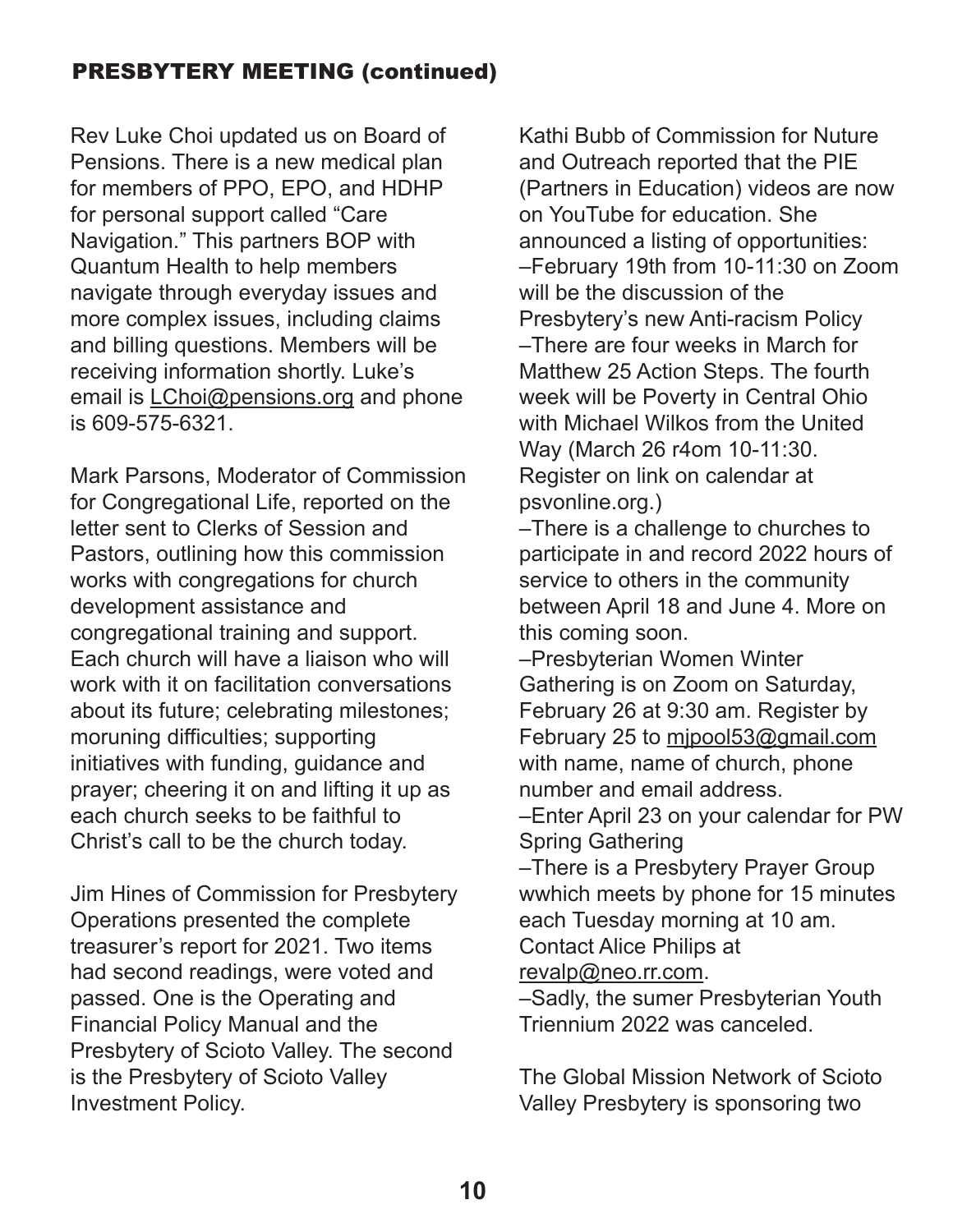### PRESBYTERY MEETING (continued)

sessions (March 12 & 26 from 10:30 noon) on the book, FREEING CONGREGATIONAL MISSION. The book outlines how we might move toward more faithful ways of mission. The two authors are directing the World Mission Institute at Pittsburgh Seminary. Register with Jon Carlisle at rejoncarlisle@gmail.com.

Mark Gauen of the Ministry Initiative Board reported on the grant awarded to Fredericktown Presbyterian Church for expanding the church's vitality. It received \$40,000 to upgrade its kitchen for lunch, games and conversation for the community.

Three people were elected to Presbytery commissions. Those elected bo be our representatioves to 2022 General Assembly: Ruling Elder Commissioners are Sara Ebinger from Gallipolis First and Ella Brian from Indianola; Young Adult Advisory Delegate is Isabella Eileen Crego from Circleville.

commission members delayed other meetings. The commission convened recently. Its moderator will restaff it to reach the required 9-12 members so it can begin working again.

Jim Wilson spoke for the Coordinating Team. In order for more diversification on Commissions and broader Ruling Elder participation in Presbyterian meetings, it was decided at the last Presbytery meeting to try meeting on Sundays. This will be tried for the May 1st meeting. Jim asked congregations to email him with any ideas on this question: "What steps can the Presbytery take to live into it's anti-racism policy—are there actions, programs, resources or other steps you suggest the Presbytery take to make this policy part of who we are as a Presbytery?"

Evening Prayer from THE BOOK OF COMMON WORSHIP sent us out with God's Call and God's Peace.

At the last in-person meeting (February 2020) Presbytery had approved formation of Discernment and **Design** Administrative Commission. It met once. Then Covid and the loss of two



**Respectfully** Submitted, Barbara Pettit, Commissioner

*Presbytery meeting at Newark Second Worship*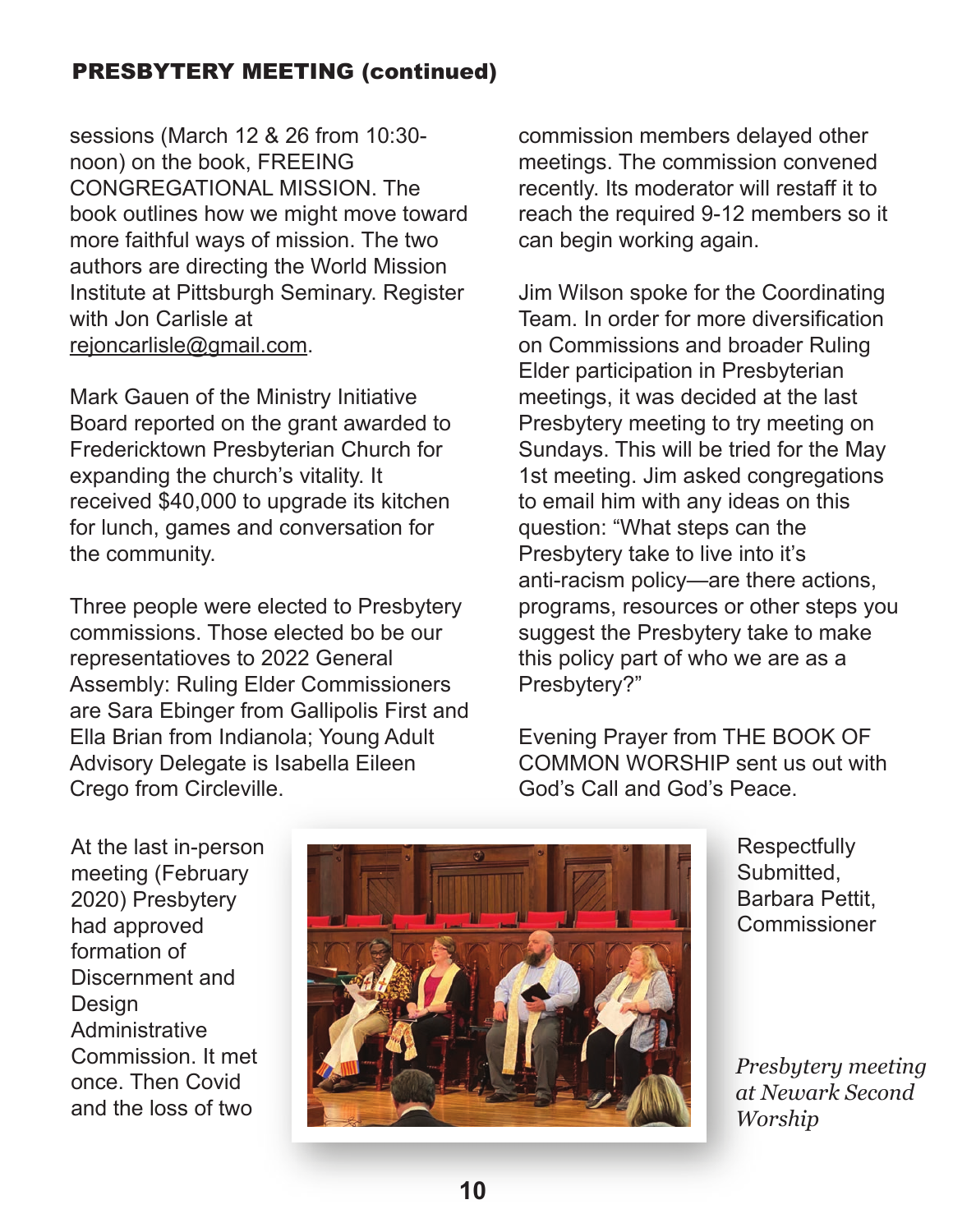# MARCH

| SUN   | <b>MON</b>                      | <b>TUE</b>                      | <b>WED</b>                                                                                             | <b>THU</b>                                                       | FRI | <b>SAT</b>                                                                                            |  |
|-------|---------------------------------|---------------------------------|--------------------------------------------------------------------------------------------------------|------------------------------------------------------------------|-----|-------------------------------------------------------------------------------------------------------|--|
|       |                                 | 1                               | 2<br><b>ASH</b><br><b>WEDNESDAY</b><br>Presbyterian<br><b>Women 1:30</b><br><b>Bible Study</b><br>4 pm | 3<br>Worship &<br><b>Discipleship</b><br>10 am                   | 4   | 5                                                                                                     |  |
| 6     |                                 | 8                               | 9<br><b>Mission &amp;</b><br>Evangalism<br>$1:30$ pm<br><b>Bible Study</b><br>4 pm                     | 10<br><b>Session</b><br><b>Planning</b><br>$9:30-11:30$<br>am    | 11  | 12<br>19                                                                                              |  |
| 13    | 14<br><b>Fellowship</b><br>1 pm | 15<br><b>Presbytery</b><br>3 pm | 16<br><b>Session</b><br>$1:30$ pm<br><b>Bible Study</b><br>4 pm                                        | 17<br><b>Newsletter</b><br><b>Deadline</b>                       | 18  | <b>Lenten Retreat</b><br><b>EMBRACING</b><br><b>THE</b><br><b>INCARNATION</b><br>$9:30am -$<br>3:30pm |  |
| 20    | 21                              | 22                              | 23<br><b>Bible Study</b><br>4 pm                                                                       | 24<br><b>PIZZA</b><br><b>WITH</b><br><b>THE</b><br><b>PASTOR</b> | 25  | 746                                                                                                   |  |
| 27 28 |                                 | 29                              | 30                                                                                                     | 31                                                               |     |                                                                                                       |  |